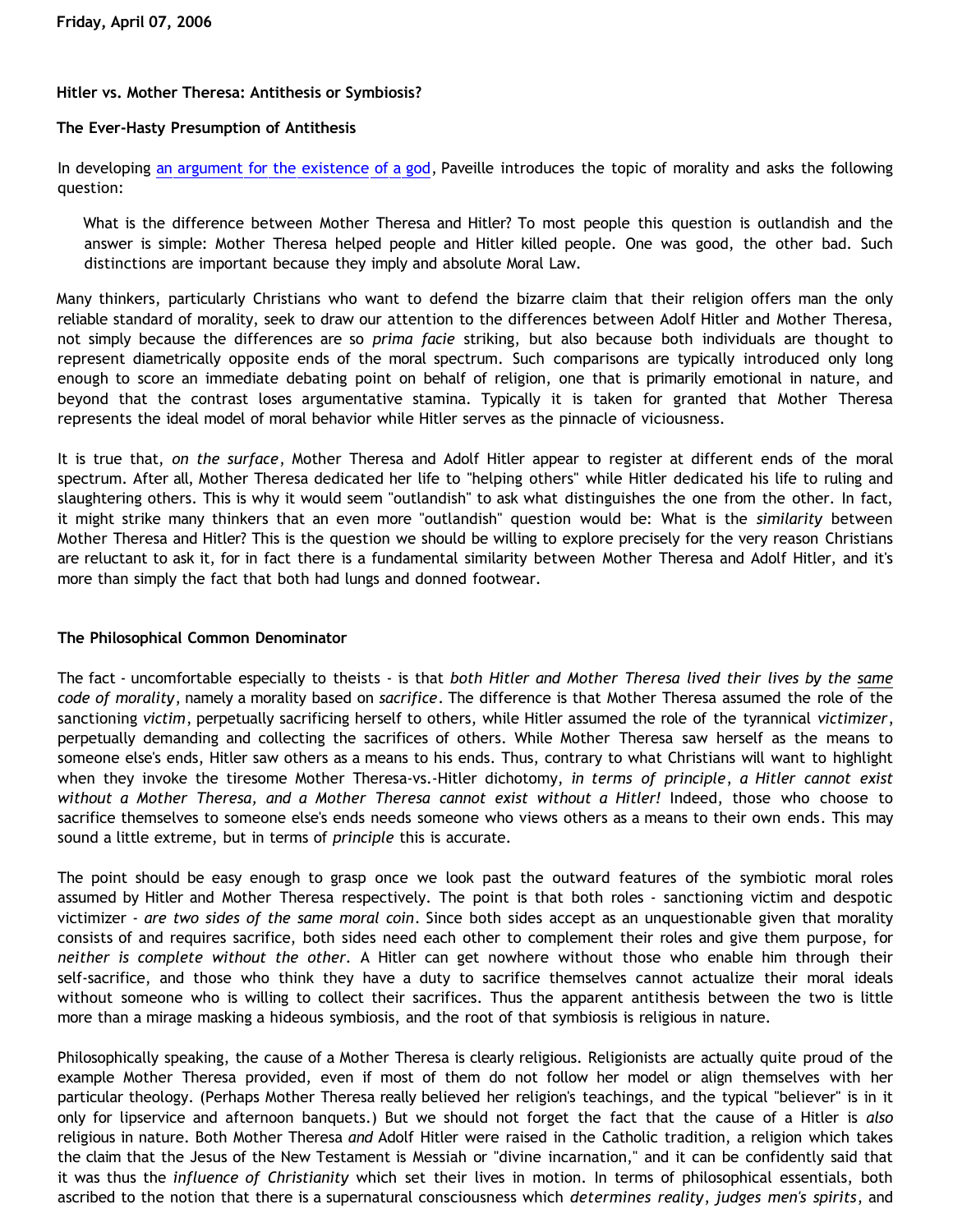*demands sacrifice*. Thus both ascribed to a worldview of supernaturalism, specifically the *subjective* premise that there exists a cosmic ruling consciousness whose *wishes* are the final arbiter of reality, truth, and right and wrong. This of course necessitates a *faith-based* epistemology in which "knowledge" originates from consulting an internal source while the evidence of the senses must submit and be "interpreted" according to dogmatic views accepted as "divinely revealed," all resulting in a worldview of unquestioning obedience to personal authority. This lethal combination of obedience to commandments held up as a virtue, belief in the supernatural and the assumption that sacrifice is essential to morality, makes for a worldview that is tailor-made for both a Hitler and a world full of self-sacrificing Mother Theresas. In truth, religion is not the solution, *it's the source of the problem*.

The bible says that "the love of money is the root of all evil" (I Tim. 6:10), and yet the most notorious examples of evil are not men who were after money. And even though it was later learned that Hitler evaded paying taxes on the proceeds from his seminal book *Mein Kampf*, in which he wrote "a man does not die for business, but for ideals," tax evasion is not what made Hitler evil. Rather, his brutal tyranny over others is what made him evil, specifically his use of force to compel other human beings to sacrifice themselves to his aims. (Notice the primacy of consciousness in operation here: Hitler's *wishes* are to hold *moral primacy* over the life needs of other human beings.) Neither Hitler, nor Stalin, nor Mussolini, nor Mao Tse Tung were "in it for the money." If anything, money was just a means to other other ends, namely in the interest of increasing their power over others. "It may be that today gold has become the exclusive ruler of life," wrote Hitler in *Mein Kampf*, "but the time will come when man will again bow down before a higher god."

## **The Culpable Bible**

The bible's teachings actually *encourage* the despotism of such tyrants by exhorting believers to obey masters (Col. 3:22), offer themselves as "a living sacrifice" (Rom. 12:1), generally to just "go with the flow" while supposing that "rulers are not a terror to good works, but to the evil" (Rom. 13:3). Believers are "to be subject to principalities and powers, to obey magistrates" (Tit. 3:1), for they are instructed to "obey them that have the rule over you, and submit yourselves" (Heb. 13:17). In addition to the repeated exhortations of indiscriminate submission to even secular authorities, believers are commanded to "resist not evil" (Mt. 5:39), which can only mean that believers cannot suppose that their worldview will back them up if they choose to act in their own self-defense. After all, since "flesh and blood cannot inherit the kingdom of God" (I Cor. 15:50), why should believers care what happens to their earthly lives?

The instruction found in 1 Peter 2:13-17 is particularly chilling in this regard:

Submit yourselves to every ordinance of man for the Lord's sake: whether it be to the king, as supreme; Or unto governors, as unto them that are sent by him for the punishment of evildoers, and for the praise of them that do well. For so is the will of God, that with well doing ye may put to silence the ignorance of foolish men: As free, and not using your liberty for a cloke of maliciousness, but as the servants of God. Honour all men. Love the brotherhood. Fear God. Honour the king.

The influence of Christianity has seen to it that we do not have to imagine a society of men who take such instructions seriously, "honoring" of all monsters an Adolf Hitler as he gives the order to fill the gas chambers to capacity in order to solve "the Jewish problem."

We should not forget that Germany was one of the most religious societies in Europe in the years leading up to Hitler's meteoric rise to power, and that his ascension to *Reichskanzler* would not have been possible without the herdlike mentality of the German populace so reliably fostered by religion. Christianity, which was by far the dominant religion of Nazi Germany (ask any surviving Jews if you dispute this), is well known for its use of *sheep* as a metaphor for characterizing the desired mindset of the faithful (cf. Mt. 25:32-33, Mk. 6:34, Lk. 15:6, Jn. 10:1-27, Rom. 8:36, 1 Pet. 2:25, et al.). As Hitler himself wrote,

...for the masses, faith is often the sole foundation of a moral attitude. ...if religious doctrine and faith are really to embrace the broad masses, the unconditional authority of the content of this faith is the foundation of all efficacy. (*Mein Kampf*)

Like Mother Theresa, Hitler understood that pleasing the supernatural ruling consciousness requires *sacrifice*. "A sacrifice to be real," [said Mother Theresa](http://www.chron.com/cgi-bin/auth/story/content/chronicle/world/97/09/07/teresa-quotes.4-0.html), " must cost, must hurt, must empty ourselves." Likewise Adolf Hitler also prized self-sacrifice, writing in his book *Mein Kampf*, "the most sacred sacrifice [is] the blood that a man sheds for this earth." Compare John 15:13, which says: "Greater love hath no man than this, that a man lay down his life for his friends." According to what Mother Theresa said, the sacrifice that Hitler commended was a *real* sacrifice, for the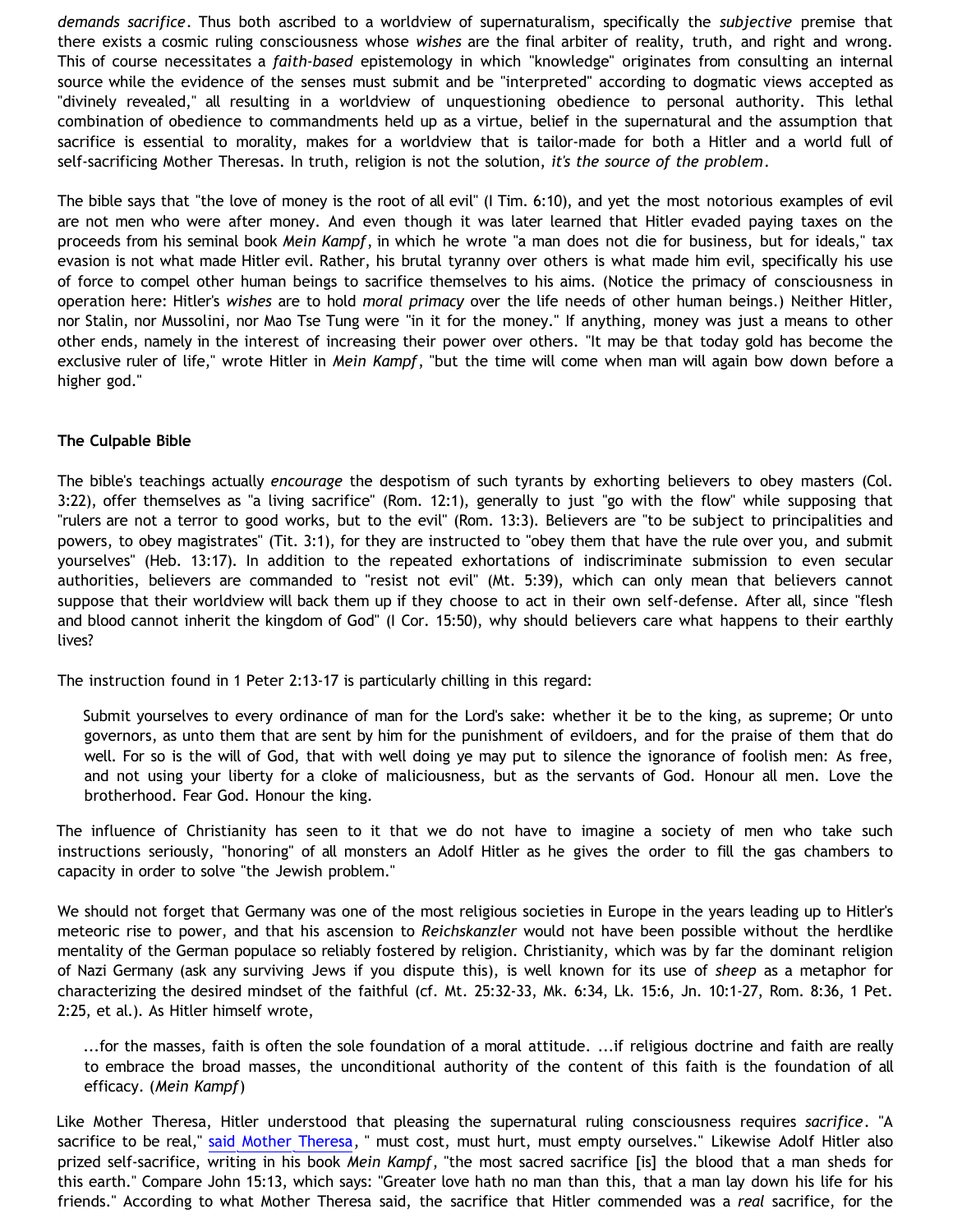shedding of blood surely costs, surely hurts, and surely empties a man. A society which adopts any variation of the ethics of self-sacrifice is literally a "dog eat dog" society: one "dog" must be willing to sacrifice itself to another "dog," and the other "dog" must be willing to be the collector of that sacrifice. Thus a nation of Mother Theresas would be nothing if there were no Hitlers to give them a sense of *purpose*.

### **The Persistence of Delusion**

Christian apologist Phil Fernandes, in [his debate with Michael Martin,](http://www.biblicaldefense.org/Research_Center/theismvatheism.htm) makes use of the apparent contrast between Hitler and Mother Theresa in framing an argument from undesirable outcomes:

Would life have any ultimate meaning if there is no God? If nonexistence is what awaits us, can we really make sense of life? You live and then you die. There are no eternal consequences. Hitler and Mother Theresa have the same destiny. We all finish our meaningless journeys in total nothingness.

Of course, this line of reasoning could only make sense if we accept the unargued premise that one's destiny can only be found in death rather than in life. But if life is an end in itself, as rational philosophy teaches, then Fernandes' concern reduces to emotive rhetoric. Moreover, as a pillar in his cumulative case for the existence of the Christian god, Fernandes essentially endorses *consequentialism*, the view that the issue in question cannot be the case because the consequences which would obtain if it were the case would be unacceptable. Consequences are certainly a factor to consider in determining a specific course of action to take. For instance, if Jones is running late and wants to take a shortcut to work, he opts against driving through his neighbor's backyard even though doing so would allow him to avoid two stoplights, because he does not want to damage his car or his neighbor's property. But the supposition that the outcome of a certain *fact* will be disappointing or unsatisfying, is not a criterion for establishing truth. If something is true, it's true whether we like it or not. Fernandes' point is an example of basing what he wants to accept as truth on the premise that if what he *wants* to be true were not true, the resulting state of affairs would be unacceptable. Apparently we're supposed to think that the Christian god exists because otherwise "Hitler and Mother Theresa have the same destiny," and who wants to think this? Therefore, the Christian god must exist, otherwise we have a very depressing fact to contend with.

This kind of "argument" is actually quite persuasive for many uncritical thinkers, especially those who have been automated to think that one needs to believe in a ruling consciousness in order to have a "meaningful" life. This is the view that man should not presume to choose his own purpose for his own life, but rather should allow someone else to determine it for him. And we already saw above that Christians have no philosophical defense against a tyrant who seeks to tell everyone what their purpose in life is supposed to be. As Christian Gary North writes in his article [Mother](http://www.lewrockwell.com/north/north217.html) [Theresa: The Efficiency of Self-Sacrifice](http://www.lewrockwell.com/north/north217.html):

there is no doubt that everyone can strive to be more like leaders who adopt self-sacrifice as their way of life. I once saw a forgettable movie in which Stockard Channing uttered this memorable line: "I always wanted to be somewhere in between Mother Teresa and Imelda Marcos." Better to model ourselves by the former than the latter.

You go, girl. As for me, I'll not arbitrarily restrict myself to such needless dichotomies, for I know of good models to admire and follow, and their greatness is in what they *achieved*, not in what they "gave up."

### **The Neglected Archetype**

Religionists tell us all about their worldview when they hold up Adolf Hitler and Mother Theresa as the archetypes representing moral opposites. They tell us that their worldview considers sacrifice to be non-negotiable. But why posture as if Hitler and Mother Theresa represented the only moral options available to human beings? Why not consider other models? Personally, I admire men like Thomas Edison, a prolific inventor and creator of boundless wealth who did not dedicate his life to seeking gain at the expense of others, or to enable others to gain at his expense. "Without Thomas Edison," [writes David Harriman,](http://www.capmag.com/articlePrint.asp?ID=3256)

we would have no light bulbs, recorded music or hundreds of other inventions. Yet his goal was not to sacrifice for others, but to pursue and prove his passionately held ideas, no matter what others wanted of him. Do we really wish that he had dedicated himself to "citizen service," perhaps by collecting donations to buy candles for the poor?

As a musician who has made numerous recordings of original compositions, I am definitely one who can appreciate the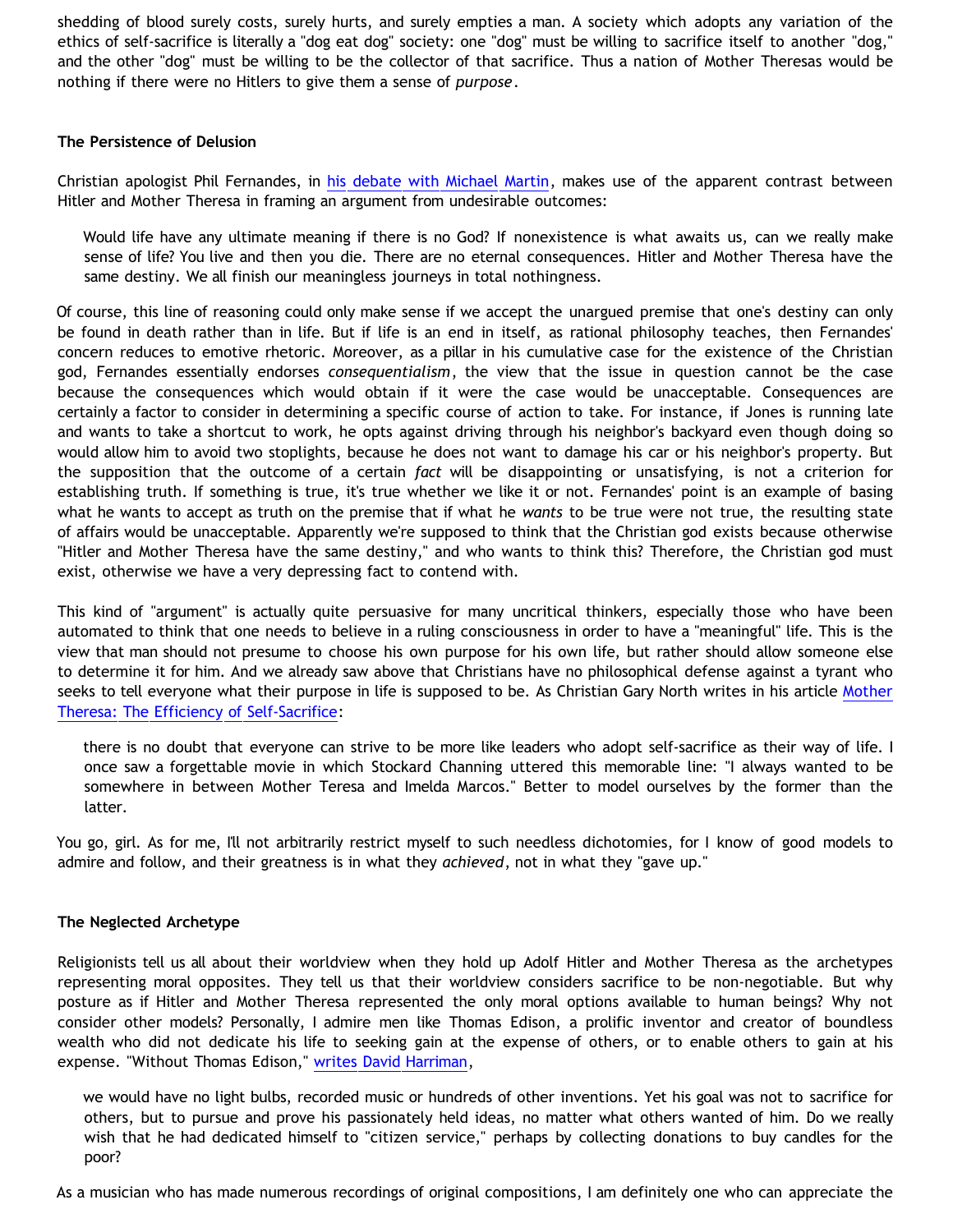astounding achievements which Edison brought to fruition. Similarly, I am thankful to those who invented and developed musical instruments, magnetic tape, four-track home recorders, high-definition equalization, distortion pedals, CD players and CD burners. These inventions have served to enhance my profoundly selfish pleasure of music-making for over 25 years. The *lust* for *achievement*, not the duty to sacrifice, is what made them possible. And what made the achievements possible if not uncompromising determination, indeed the *refusal* to sacrifice one's ideals for the wishes of others? Take a tour sometime of a manufacturing plant, a printing house, a lumber mill or other facility which *produces values.* If there were ever a genuinely rational "house of worship," it would be one of these establishments, not some sterile church with a wooden scarecrow nailed to the wall in front before which some incompotent nobody postures as having everyone's best "spiritual" interest in mind, droning on and on about how miserable humanity is. They speak for themselves.

Religionists are welcome to uphold Mother Theresa as their moral ideal - they can have her! And they can have the Hitlers that such models inevitably invite. I'll go with the great achievers, the religionists can enshrine their great losers.

by Dawson Bethrick

*posted by Bahnsen Burner at [4:00 AM](http://bahnsenburner.blogspot.com/2006/04/hitler-vs-mother-theresa-antithesis-or.html)*

## **7 Comments:**

[Jerry](http://www.blogger.com/profile/12959741) said...

"Thus a nation of Mother Theresas would be nothing if there were no Hitlers to give them a sense of purpose."

That sums it up right there!

### [April 09, 2006 7:34 AM](http://bahnsenburner.blogspot.com/2006/04/114459324656471031)

#### [Kevin Parry](http://www.blogger.com/profile/14058373) said...

In their apologetic book, *I Don't Have Enough Faith to Be an Atheist*, Norman Geisler and Frank Turek also use the Mother Theresa-Hitler argument. Until now I could not think of an adequate rebuttal, so thank you for this excellent post.

However, I think that the apologist might respond to your post by arguing that Hitler was not a Christian, but then various quotes from *Mein Kamph* suggest otherwise.

Keep up the good work.

All the best Kevin

[Memoirs of an ex-Christian](http://www.mexc.blogspot.com/)

[April 16, 2006 10:15 PM](http://bahnsenburner.blogspot.com/2006/04/114525090271098108)

[Francois Tremblay](http://www.blogger.com/profile/7715861) said...

Dawson - I invite you to join the War on Relativism : <http://hellboundalleee.blogspot.com/2006/05/war-on-relativism.html>

And yes, that includes Christian relativism... a topic with which you are plenty familiar. ;)

[April 17, 2006 12:13 AM](http://bahnsenburner.blogspot.com/2006/04/114525803900171239)

[Vic](http://www.blogger.com/profile/17997750) said...

An excellent post, Dawson.

Is any of your music available? Online samples, perhaps?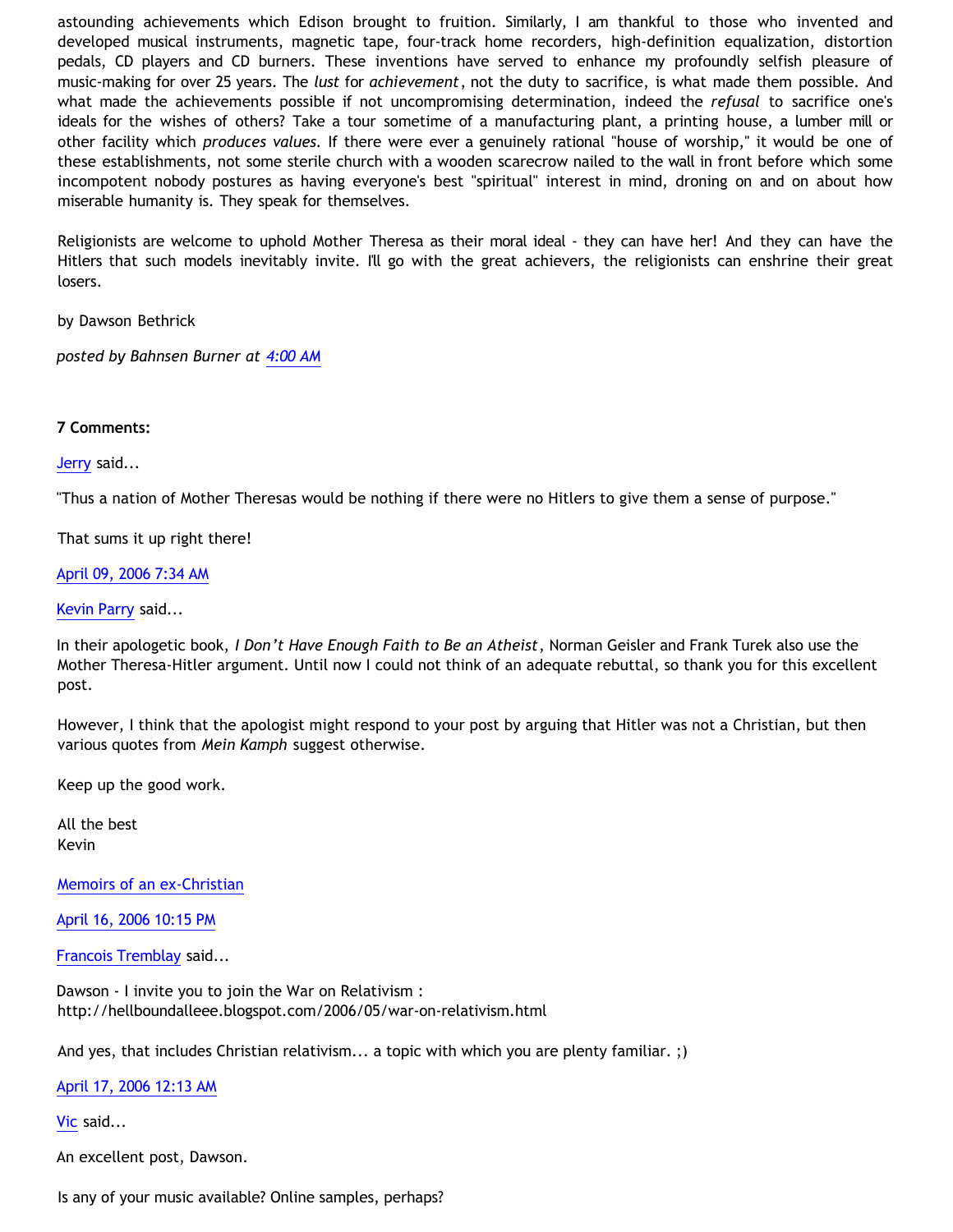# [April 17, 2006 5:55 AM](http://bahnsenburner.blogspot.com/2006/04/114527850069723556)

[Bahnsen Burner](http://www.blogger.com/profile/7766918) said...

Hello Kevin,

Thanks for your comments. I think the only rebuttal one needs to Geisler & Turek is: I'm too honest to be a Christian. That pretty much sums it up for me. Imagine trying to believe that it takes more faith to have no faith in invisible magic beings than it does to believe that the stories we read in the bible are true. Either these authors are hyper-deluded, or they're downright dishonest.

To answer the easy-to-anticipate rebuttal that Hitler was not a Christian, yes, you can pull the many quotes from Hitler's book and his many speeches which invoke Christian themes. These are often dismissed as political pandering, which may be partially the case, at least by the 30's when his rise to power needed to invogorate the masses in terms that they would readily accept (which in itself says a lot, doesn't it?). I wouldn't be too hasty, however, in dismissing Hitler's use of biblical quotes and allusions in *Mein Kampf* since they are so integral to his condemnation of Jews. The seeds of anti-Semitism in the New Testament are pretty hard to miss.

But whether or not Hitler can safely be said to have been a Christian is really not the issue here. As I make clear in my blog, Hitler's fundamental philosophical commitments share every essential with Christianity, namely belief in supernaturalism in metaphysics, mysticism in epistemology, sacrifice in ethics, collectivism in politics, etc. In this way, Christian or not, Hitler's worldview mirrors that of Mother Theresa in terms of fundamentals, which is where a sober inquiry needs to start. The fundamentals are there, the apologist just needs to own up to them, and given the clear association, he'll have a hard time doing so, even though the philosophical legacy is inescapable.

Now, there's another angle to play when dealing with an apologist who wants to object by saying that Hitler was not really a Christian. On the contrary, he will likely want to say that Hitler was a non-Christian. So be it. Presuppositionalists are all the time telling us that non-Christians must *borrow* their morality from the Christian worldview. I would contend that many, *including Hitler*, have done just that. Thus my overall point prevails while granting the apologist two of his, namely that a) Hitler was a non-Christian, and b) (some) non-Christians borrow their morality from the Christian worldview. Here you give them a taste of their own medicine, and now you have the philosophical substance to back it up.

Case closed.

Regards, Dawson

[April 17, 2006 6:29 AM](http://bahnsenburner.blogspot.com/2006/04/114528059740942627)

[Bahnsen Burner](http://www.blogger.com/profile/7766918) said...

Hi Franc,

Thanks for stopping by my blog! And for the invite! I will surely look into it. Unfortunately my time these days is pretty much consumed with work and other priorities. And to complicate matters my computer at home is having some real issues (I'm using my computer at work right now). Perhaps the Christian god sabotaged it after [I showed](http://debunkingchristianity.blogspot.com/2006/04/justifying-tag-part-2-response-to-paul.html) [Paul that he should tend to his fanny a little better on the issue of induction.](http://debunkingchristianity.blogspot.com/2006/04/justifying-tag-part-2-response-to-paul.html) The poor guy seems to be having a really hard time learning his lessons, doesn't he? Why is that?

Regards, Dawson

[April 17, 2006 6:44 AM](http://bahnsenburner.blogspot.com/2006/04/114528149206208558)

[Bahnsen Burner](http://www.blogger.com/profile/7766918) said...

Hi Vic,

None of my music is available online at this time. I haven't really explored this to date, so I'm not sure how I could make it available. Can I just upload a wave file and add a link? You have to keep in mind that my stuff is thoroughly home-grown, so listeners who are used to finished products off the shelf at the record shop may not appreciate it